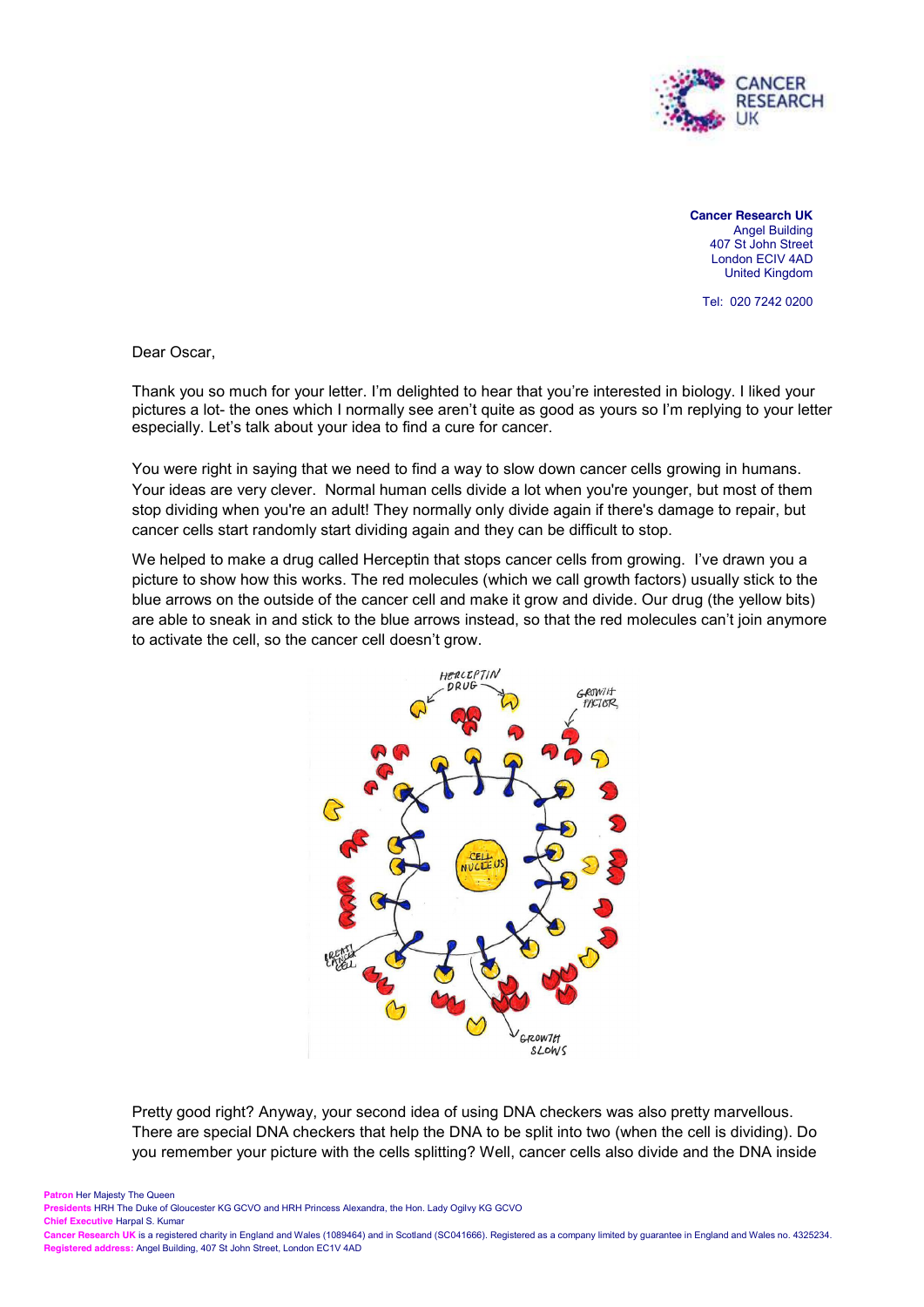them has to split as well. Some scientists made a pretty good drug called Topotecan that stops the DNA checkers from working in cancer cells, so they can't divide. This is how it works:



The drug also causes the DNA to break so that the cancer cell eventually self destructs.

Isn't that cool? But we still need other ways to stop cancer cells from growing as they can be really clever, finding ways to trick the drugs we make- so we're always looking for new ideas.

You might want to look into ways of fixing something called p53- it's a molecule that's like a superhero and lives in the cells of your body. P53 is a DNA checker that makes sure the cells don't become cancer cells. But sometimes it stops working, which means normal cells can turn into cancer cells. So we're looking at ways to fix it. We don't know a lot about it right now, because it is very mysterious. If you have some time, please investigate further.



I've discussed it with the other scientists here, and it's taken us 20 years to figure this all out and you came up with all these ideas at the age of 8. We think you might be a genius. And it's fantastic that you're so interested in science. We would love to tell other people about you and show them your letter if you and your parents are happy with that? We'd also very much like for some of our scientists to meet you. Perhaps we could set up a lab at your school for the day and do some experiments with you and your class? Please let us know if you would like to do this, or perhaps your mum/dad/teacher would like to email us at [supporter.services@cancer.org.uk,](mailto:supporter.services@cancer.org.uk)

It's ideas like yours, Oscar, that are going to help us beat cancer sooner.

*From* Amy CRUK Scientist, (I am 25 years old and interested in biology)

**Patron** Her Majesty The Queen

**Presidents** HRH The Duke of Gloucester KG GCVO and HRH Princess Alexandra, the Hon. Lady Ogilvy KG GCVO

**Chief Executive** Harpal S. Kumar

**Cancer Research UK** is a registered charity in England and Wales (1089464) and in Scotland (SC041666). Registered as a company limited by guarantee in England and Wales no. 4325234. **Registered address:** Angel Building, 407 St John Street, London EC1V 4AD